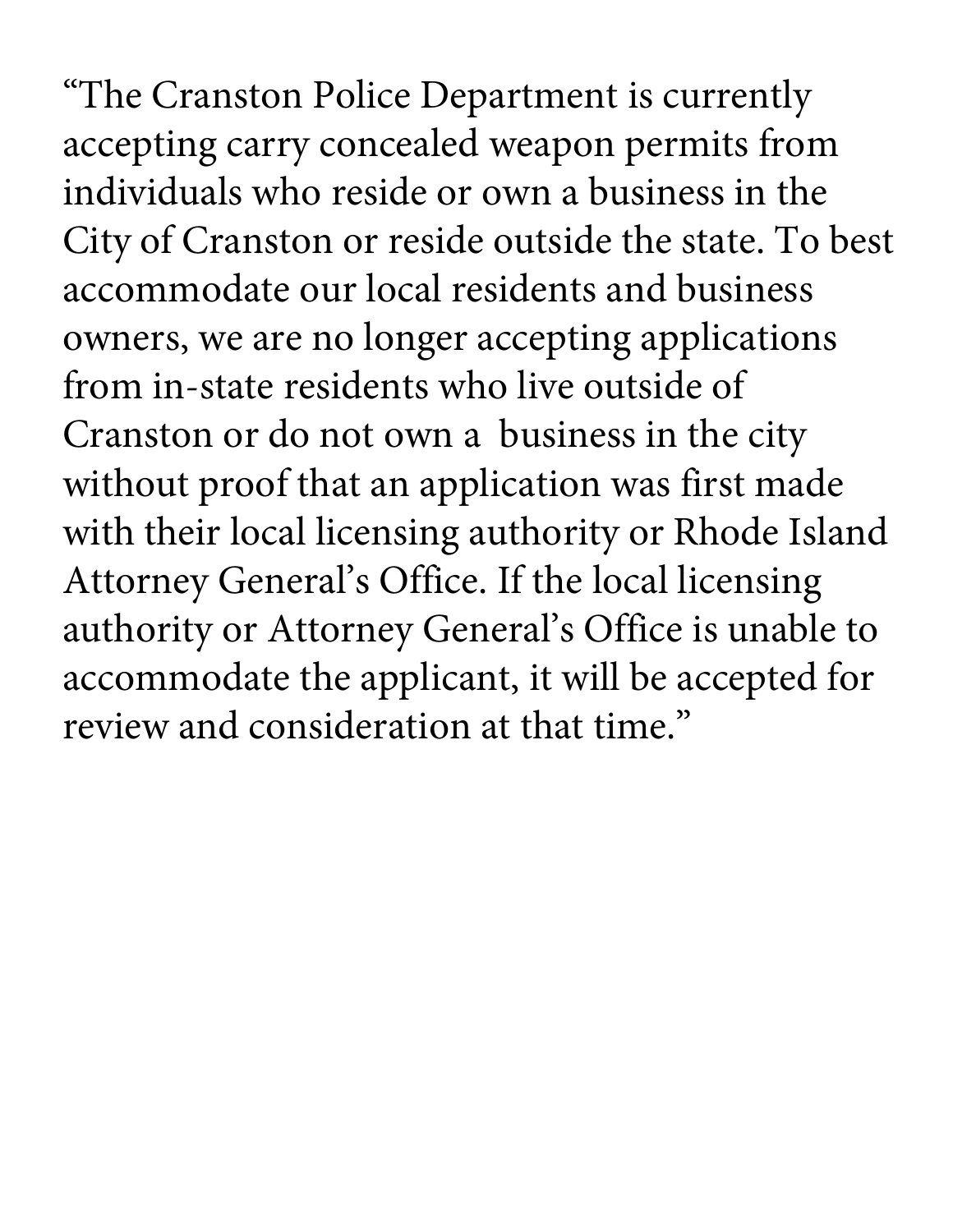

*"A Nationally Accredited Agency"* **DEPARTMENT OF POLICE** 5 GARFIELD AVENUE CRANSTON, RHODE ISLAND 02920 Phone (401) 942-2211 Fax (401) 477-5113

# **INSTRUCTIONS FOR LICENSE TO CARRY A CONCEALABLE WEAPON**

## **NO APPLICATIONS WILL BE CONSIDERED UNLESS THE FOLLOWING HAVE BEEN ACCOMPLISHED:**

- 1. This official application form must be filled out completely by the applicant then notarized prior to its submission. Please **PRINT OR TYPE** application or *IT WILL BE RETURNED*.
- 2. If the applicant is a resident of the City of Cranston or owns a business in the City of Cranston, the applicant must verify that status by providing a copy of a current utility bill or tax bill related to the Cranston residence or business. If the applicant is not a resident of the City of Cranston and does not own a business in the City of Cranston, the applicant must provide a copy of a current utility bill or tax bill related to his/her current residence and a copy of a license or permit to carry a concealed weapon issued by any other state or subdivision of the United States.
- 3. Enclose one (1) passport photo Please PRINT applicant's name on the back of each picture. NO laminated photos will be accepted.
- 4. Proof of the qualification before a certified weapons instructor; i.e., N.R.A. Instructor or Police range instructor must be supplied. **Along with a copy of the instructor's NRA/FBI firearms instructor's certification.**
- 5. Two types of positive identification must be submitted, photocopied, signed and dated by a **Notary Public**, attesting to be true copies. Three (3) original letters of reference **MUST** be submitted with this application. The letters must contain the **reference's signature** and be notarized by a **Notary Public**
- 6. If the permit is **not** for employment, a typed letter must be submitted by the applicant stating the reason requesting the license to carry a concealed weapon. All letters must be signed and dated by a **Notary Public**. We will not accept a photocopy of any signature.
- 7. If the permit is to be used for employment, a **TYPED** letter from the applicant's employer on their letterhead must be included with the application.
- 8. All new pistol permits issued from this office must have a full set of applicant's fingerprints submitted on a **FBI FINGERPRINT APPLICANT CARD** [FD-258 (Rev. 12-29-82)]included with the application. Fingerprint card must be signed by applicant. This fingerprint card may be obtained through any state of RI Police Department or from the RI Attorney General's office located at the Howard Complex in Cranston. This is not necessary for a renewal application.
- 9. All fingerprinting is done by appointment only and requires a \$15.00 (fifteen dollars) CHECK OR MONEY ORDER at the time of your appointment and made payable to the *City of Cranston*. You may call (401) 477-5024 for an appointment.
- 10. According to RIGL **§**11-47-12, a permit fee of \$40 shall be charged. A check or money order totaling \$40.00 (forty) and made payable to the *City of Cranston* must be presented when picking up the permit. **DO NOT SEND ANY CASH, CHECK OR MONEY ORDER WITH YOUR APPLICATION**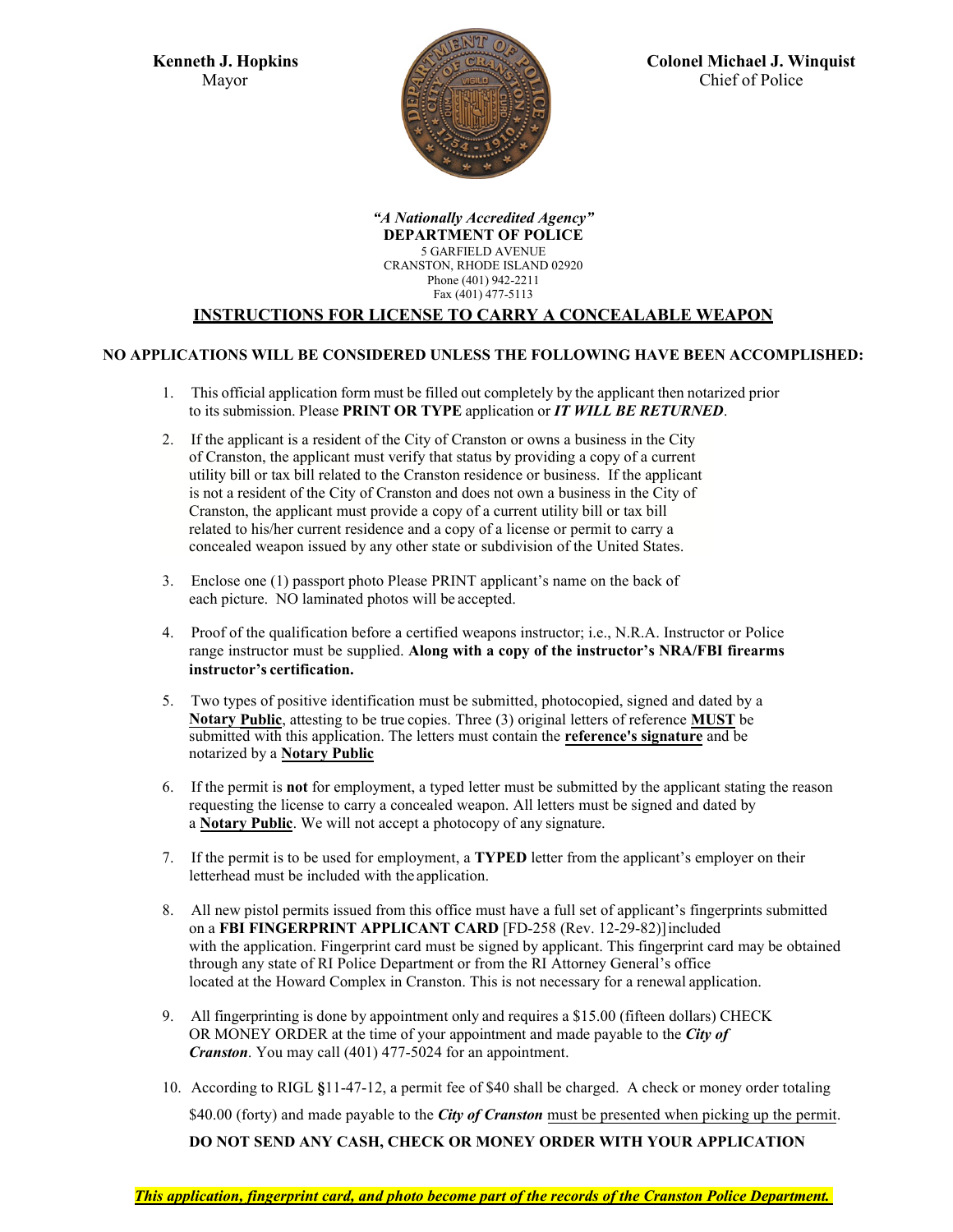

**Colonel Michael J. Winquist**  Chief of Police

# **APPLICATION FOR LICENSE TO CARRY A CONCEALABLE WEAPON**

| DATE:                                                                                                                                                                                                                         |             |             | PERMIT NUMBER |
|-------------------------------------------------------------------------------------------------------------------------------------------------------------------------------------------------------------------------------|-------------|-------------|---------------|
|                                                                                                                                                                                                                               |             |             |               |
|                                                                                                                                                                                                                               |             |             |               |
| <b>FIRST</b>                                                                                                                                                                                                                  | MIDDLE NAME | <b>LAST</b> |               |
|                                                                                                                                                                                                                               |             |             |               |
| ADDRESS Street Name and Number (NO PO Boxes accepted) City or Town                                                                                                                                                            |             |             | State & Zip   |
| <b>TELEPHONE</b>                                                                                                                                                                                                              |             |             |               |
| NUMBER<br>Home Business Cell                                                                                                                                                                                                  |             |             |               |
|                                                                                                                                                                                                                               |             |             |               |
|                                                                                                                                                                                                                               |             |             |               |
| HEIGHT WEIGHT EYE COLOR HAIR COLOR                                                                                                                                                                                            |             |             |               |
| <b>SOCIAL SECURITY</b>                                                                                                                                                                                                        |             |             |               |
|                                                                                                                                                                                                                               |             |             |               |
| <b>EMPLOYED</b>                                                                                                                                                                                                               |             |             |               |
| Employer's Address Street Name & Number City or Town State & Zip                                                                                                                                                              |             |             |               |
| ARE YOU A CITIZEN OF THE UNITED STATES? HOW LONG?                                                                                                                                                                             |             |             |               |
| <b>** IF APPLYING AS A BUSINESS **</b>                                                                                                                                                                                        |             |             |               |
|                                                                                                                                                                                                                               |             |             |               |
| BUSINESS NAME                                                                                                                                                                                                                 |             |             |               |
| BUSINESS ADDRESS SERIES SERVICES SERVICES SERVICES SERVICES SERVICES SERVICES SERVICES SERVICES SERVICES SERVICES SERVICES SERVICES SERVICES SERVICES SERVICES SERVICES SERVICES SERVICES SERVICES SERVICES SERVICES SERVICES |             |             |               |
|                                                                                                                                                                                                                               |             |             |               |
| (If you are not a citizen of the United States, a copy of both sides of your alien registration card must be included<br>with this application.)                                                                              |             |             |               |
| LIST ALL ADDRESSES FOR THE LAST THREE YEARS, INCLUDING DATES AND<br><b>LOCATIONS:</b>                                                                                                                                         |             |             |               |
|                                                                                                                                                                                                                               |             |             |               |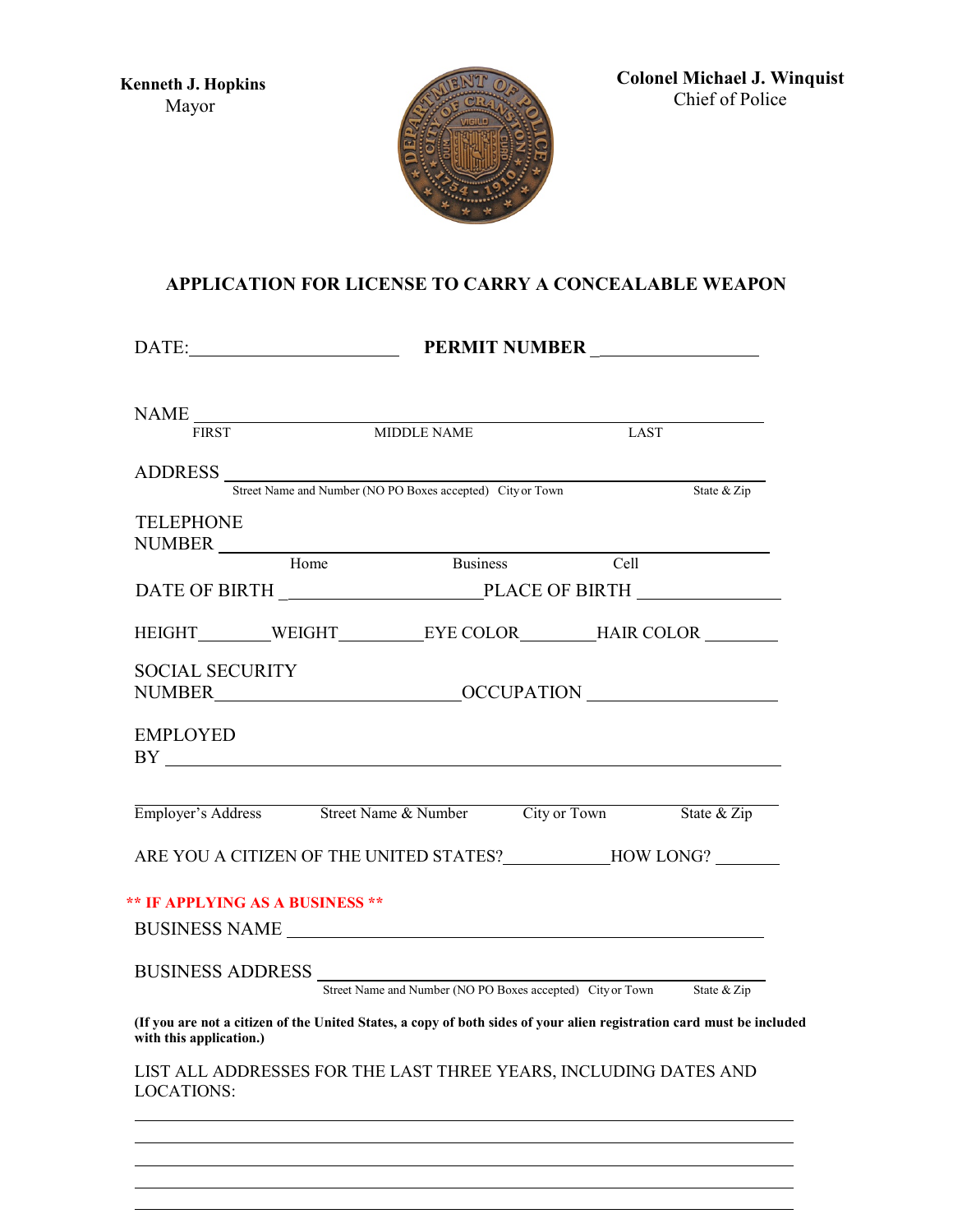

**Colonel Michael J. Winquist**  Chief of Police

| HAVE YOU <b>EVER</b> BEEN ARRESTED? | (regardless of conviction or expungement) |
|-------------------------------------|-------------------------------------------|
|-------------------------------------|-------------------------------------------|

IF YES, GIVE DETAILS

HAVE YOU **EVER** BEEN UNDER GUARDIANSHIP OR CONFINED OR TREATED FOR MENTAL ILLNESS? IF YES, GIVE DETAILS

HAVE YOU **EVER** BEEN TREATED FOR ADDICTION TO A CONTROLLED SUBSTANCE?

IF YES, GIVE DETAILS

 $\frac{1}{2}$ 

HAVE YOUR **EVER** BEEN CONVICTED OF A CRIME?

IF YES, GIVE DETAILS

HAVE YOU **EVER** PLED NOLO CONTENDRE TO ANY CHARGE OR VIOLATION?

IF YES, GIVE DETAILS AND DATE

ARE YOU UNDER INDICTMENT IN ANY COURT FOR A CRIME PUNISHABLE BY IMPRISONMENT EXCEEDING ONE YEAR? IF YES, GIVE DETAILS AND DATES

HAVE YOU **EVER** APPLIED FOR A PERMIT TO CARRY A CONCEALED PISTOL OR REVOLVER FROM THE ATTORNEY GENERAL OR A LOCAL CITY OR TOWN IN RHODE ISLAND?

IF YES, GIVE CITY OR TOWN IF YES, IS IT CURRENTLY

ACTIVE? EXPIRED? DENIED? REVOKED?

**(If you hold an expired permit, enclose a photocopy, notary-signed and dated, attesting copies are true)**

HAVE YOU **EVER** APPLIED FOR A PISTOL PERMIT TO CARRY A HANDGUN IN ANOTHER STATE?

YES NO IF YES, STATE AND CITY

WERE YOU DENIED? IF YES, GIVE DETAILS

ATTACH A PHOTOCOPY OF YOUR OUT-OF-STATE PERMIT OR LICENSE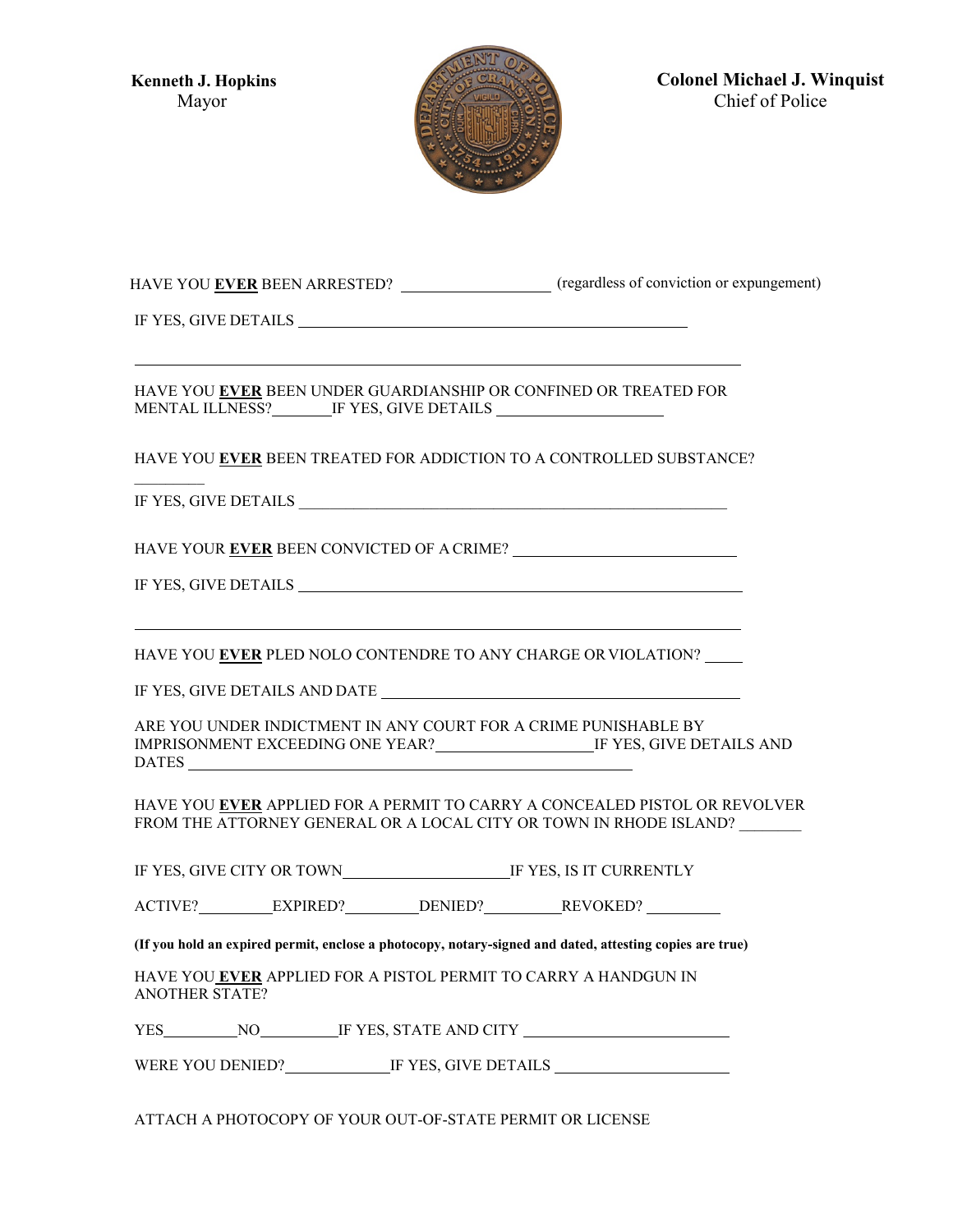

**Colonel Michael J. Winquist**  Chief of Police

## HAVE YOU EVER HAD A LEGAL NAME CHANGE? IF YES, PLEASE STATE

#### PLEASE LIST NICKNAMES OR ALIAS USED BY YOU

**Please provide the following with this application:**

- **1. A photo copy of two types of positive identification must be submitted, signed and dated by a Notary Public attesting as being true copies. Examples: Birth Certificate, Rhode Island State Driver's License, Rhode Island Identification Card, Passport.**
- 2. If the applicant is a resident of the City of Cranston or owns a business in the City of Cranston, the applicant must verify that status by providing a copy of a current utility bill or tax bill related to the Cranston residence or business. If the applicant is not a resident of the City of Cranston and does not own a business in the City **of Cranston, the applicant must provide a copy of a current utility bill or tax bill related to his/her current** residence and a copy of a license or permit to carry a concealed weapon issued by any other state or subdivision **of the United States.**

**I CERTIFY UNDER PENALTY OF PERJURY THAT THE INFORMATION CONTAINED IN THIS APPLICATION IS COMPLETE, TRUE AND CORRECT. I UNDERSTAND THAT A FAILURE TO PROVIDE COMPLETE, TRUE AND CORRECT INFORMATION IN THIS APPLICATION IS CAUSE FOR DENIAL OF THIS APPLICATION AND MAY LEAD TO CRIMINAL PROSECUTION. I FURTHER UNDERSTAND THAT ANY ALTERATION OF ANY CONCEALED WEAPON PERMIT ISSUED BY THE CITY OF CRANSTON IS CAUSE FOR REVOCATION.**

|                                                                |                                                                                                                      | <b>APPLICANT'S SIGNATURE</b>        |                                   |
|----------------------------------------------------------------|----------------------------------------------------------------------------------------------------------------------|-------------------------------------|-----------------------------------|
| BEFORE A NOTARY PUBLIC<br>SUBSCRIBED AND SWORN TO BEFORE ME IN |                                                                                                                      |                                     | . RHODE ISLAND                    |
| <b>THIS</b>                                                    | DAY OF                                                                                                               | $\sim$ 20 $\sim$                    |                                   |
| <b>Notary Public Signature</b>                                 |                                                                                                                      | <b>Notary Public (Name Printed)</b> |                                   |
| MY COMMISSION EXPIRES ON                                       | <u> 1989 - Jan Stein Stein Stein Stein Stein Stein Stein Stein Stein Stein Stein Stein Stein Stein Stein Stein S</u> |                                     |                                   |
|                                                                | Month                                                                                                                | Year                                | <b>State</b>                      |
|                                                                | Three original letters of reference are required. Only signed and notarized letters will be accepted.                |                                     |                                   |
| Name                                                           | Address/City/State/ZIP                                                                                               | Area Code/Tel. No.                  |                                   |
| Name                                                           | Address/City/State/ZIP                                                                                               | Area Code/Tel, No.                  | Years Known<br><b>Years Known</b> |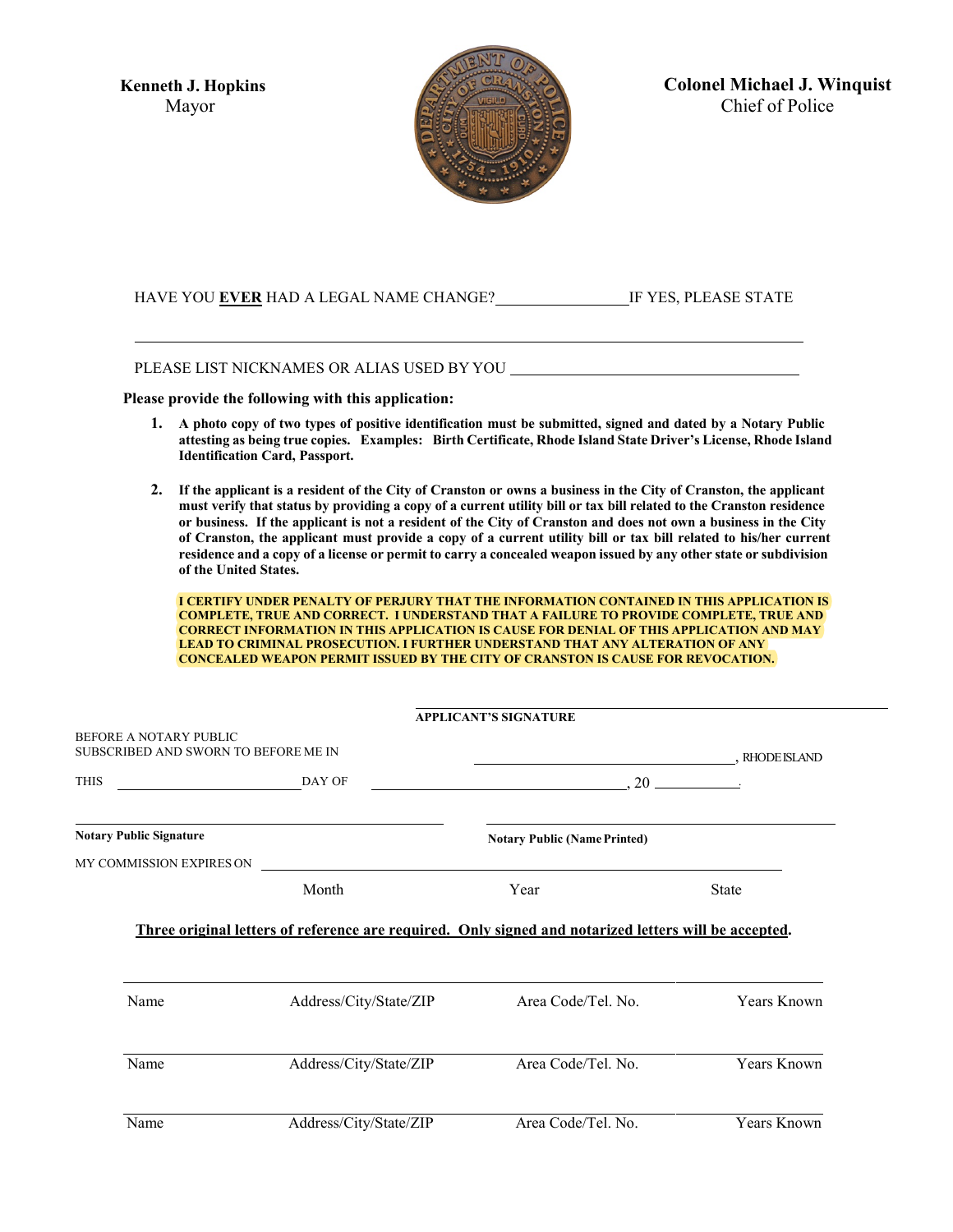

**Colonel Michael J. Winquist**  Chief of Police

# **NOTE: THE RI COMBAT COURSE IS FOR LAW ENFORCEMENT PERSONNEL ONLY. ALL OTHERS MUST QUALIFY IN ACCORDANCE TO §11-47-15**

WEAPONS QUALIFICATION SCORE: CAL. OF WEAPON

ARMY-L SCORE RI COMBAT SCORE

**SIGNATURE OF N.R.A INSTRUCTOR OR POLICE RANGE OFFICER**

**PRINTED NAME & TELEPHONE # OF N.R.A. INSTRUCTOR OR POLICE RANGE OFFICER**

# **N.R.A. # OR POLICE DEPARTMENT NAME**

**\*\*\*\*\*\*\*\*\*\*\*\*\*\*\*\*\*\*\*\*\*\*\*\*\*\*\*\*\*\*\*\*\*\*\*\*\*\*\*\*\*\*\*\*\*\*\*\*\*\*\*\*\*\*\*\*\*\*\*\*\*\*\*\*\*\*\*\*\*\*\*\*\*\*\*\*\*\*\*\*\*\*\*\*\*\***

#### **AFFIDAVIT**

**I CERTIFY THAT I HAVE READ AND I AM FAMILIAR WITH THE PROVISIONS OF R.I. GEN. LAWS §§ 11-47-1 TO 11-47-63 AND THAT I AM AWARE OF THE PENALITIES FOR VIOLATIONS OF THE PROVISIONS OF §§ 11-47-1 TO 11-47-63. I CERTIFY UNDER PENALTY OF PERJURY THAT THE INFORMATION CONTAINED IN THIS APPLICATION IS COMPLETE, TRUE AND CORRECT. I UNDERSTAND THAT A FAILURE TO PROVIDE COMPLETE, TRUE AND CORRECT INFORMATION IN THIS APPLICATION IS CAUSE FOR DENIAL OF THIS APPLICATION AND MAY LEAD TO CRIMINAL PROSECUTION. I FURTHER UNDERSTAND THAT ANY ALTERATION OF ANY CONCEALED WEAPON PERMIT ISSUED BY THE CITY OF CRANSTON IS CAUSE FOR REVOCATION.**

#### **APPLICANT'S SIGNATURE**

| BEFORE A NOTARY PUBLIC<br>SUBSCRIBED AND SWORN TO BEFORE ME IN | . RHODE ISLAND |                                     |              |
|----------------------------------------------------------------|----------------|-------------------------------------|--------------|
| <b>THIS</b>                                                    | DAY OF         | 20                                  |              |
| <b>Notary Public Signature</b>                                 |                | <b>Notary Public (Name Printed)</b> |              |
| MY COMMISSION EXPIRES ON                                       | Month          | Year                                | <b>State</b> |